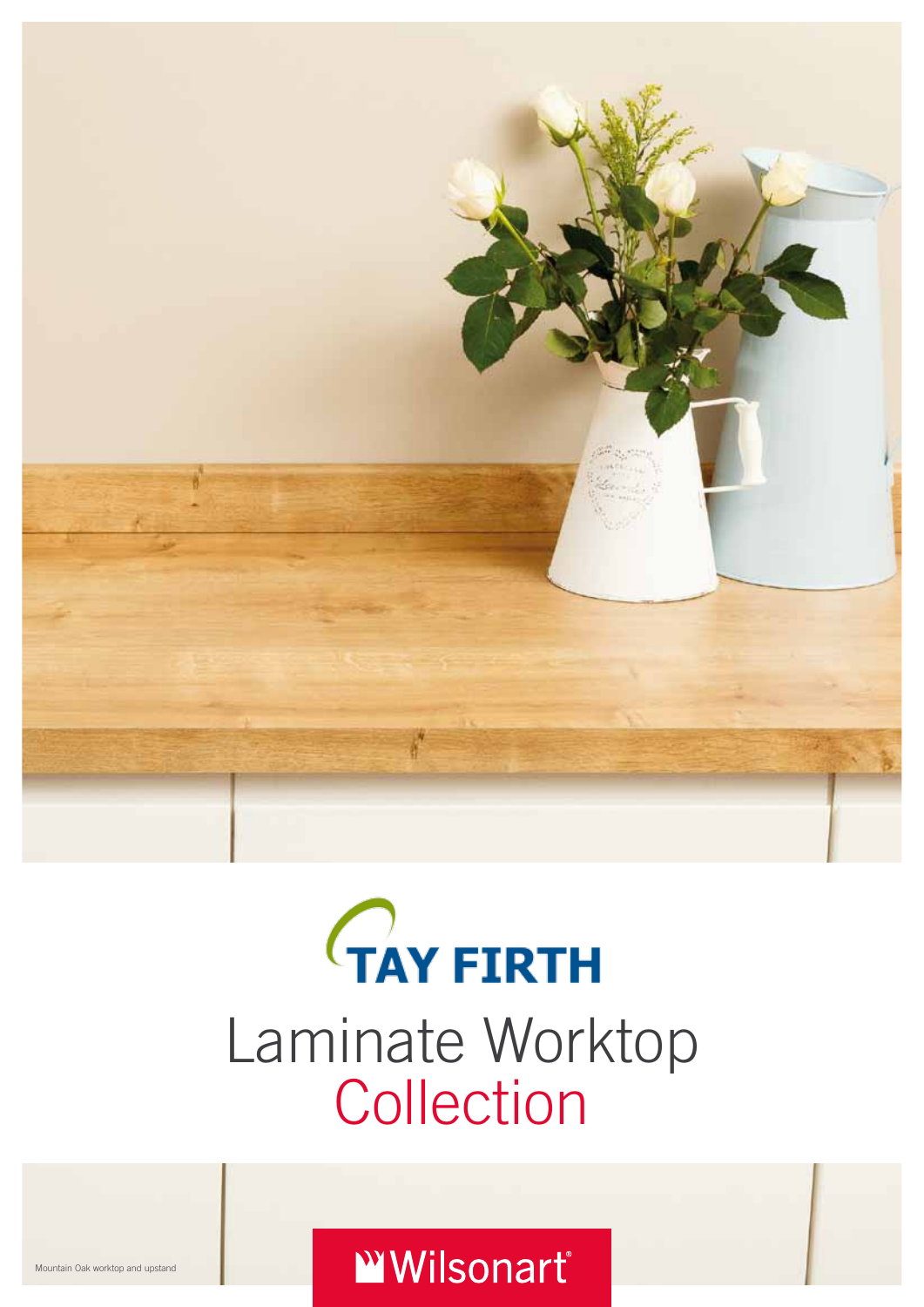A versatile collection of high pressure laminate worktops. An extensive assortment of designs from classic to contemporary and from large scale marbles to rustic timbers. From the tried and tested postformed radius worktops to contemporary square edged, our collection offers endless opportunities.

#### Range overview

- Made from high pressure laminate a highly durable and hygienic surface material perfect for the kitchen environment
- A selection of 27 decors across two thicknesses 28mm and 38mm
- Matching upstands and splashbacks available to complete the kitchen design
- All worktops are manufactured to British standards and conform to EN438 through ISO 9001:2008 Business management systems
- All raw materials come from responsibly managed and sustainable sources
- Products are manufactured to the highest standards and tested against FIRA GOLD Product certification



#### Product specification

#### Postformed

17 decors available in a 6mm postformed radius, plus 1 decor in our 10mm radius. Complete with an under edge non-degradable water resistant seal providing full protection from water ingress.

- **•** Substrate P2 E1 chipboard
- **•** High pressure laminate surface
- **•** Postformed edge
- **•** PUR under-edge water resistant seal
- **•** Moisture resistant barrier on reverse



#### Square edge

10 decors available in a modern square edge profile, providing a streamlined appearance and the opportunity to incorporate curves into the kitchen design.

- **•** Substrate P2 E1 chipboard
- **•** High pressure laminate surface
- **•** Edging; HPL/ABS
- **•** Moisture resistant barrier on reverse



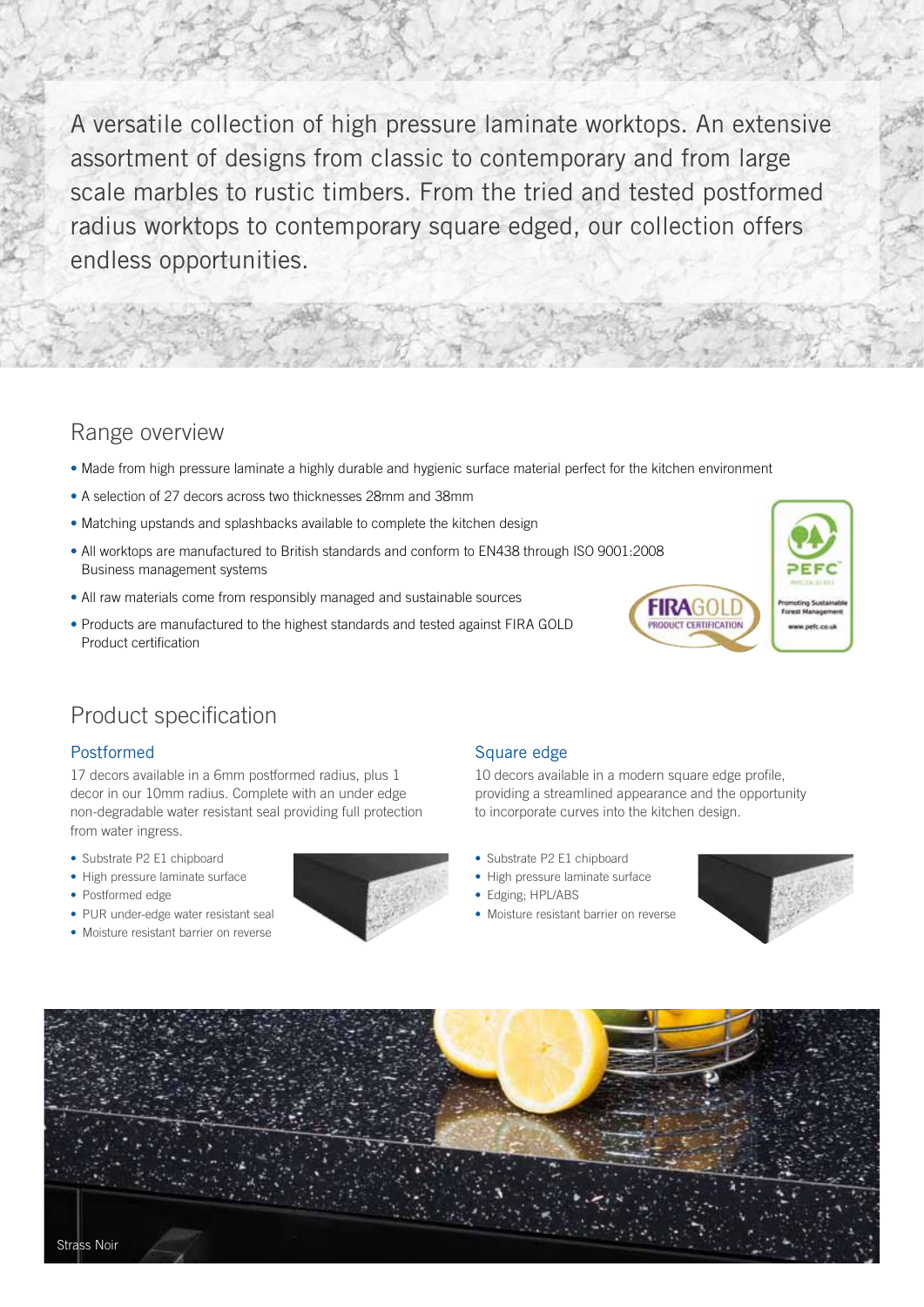#### 28mm Collection



### 38mm Collection











Torano (Soft) Megara (Soft)















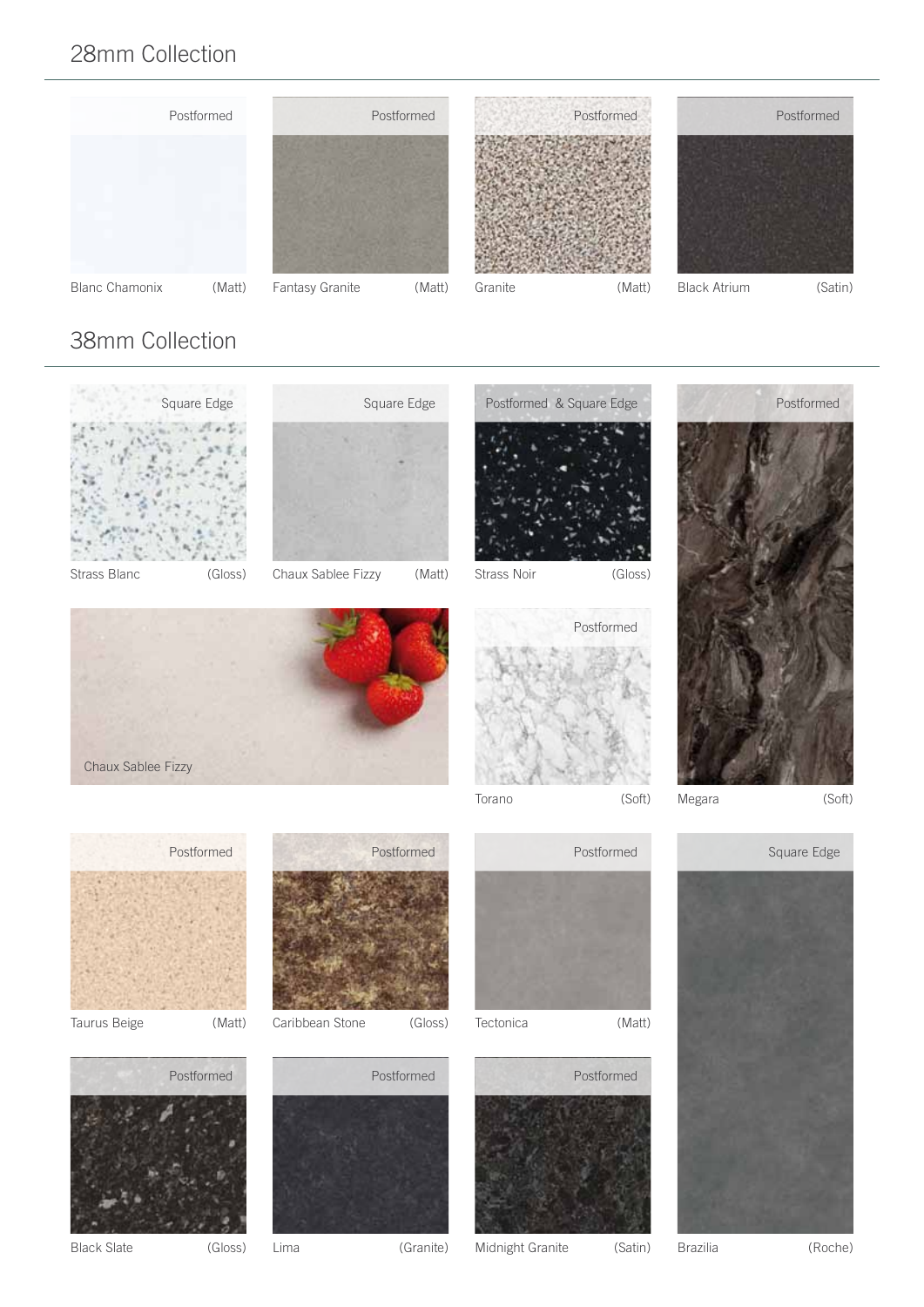#### 38mm Collection





## Exciting designs with realistic surface textures



Block Beech (Matt)





Colmar Oak (Natural Pores) Walnut Block (Matt) Walnut Butcher Block (Matt)

Due to print reproduction we recommend you refer to laminate samples for a true representation of the design and colour.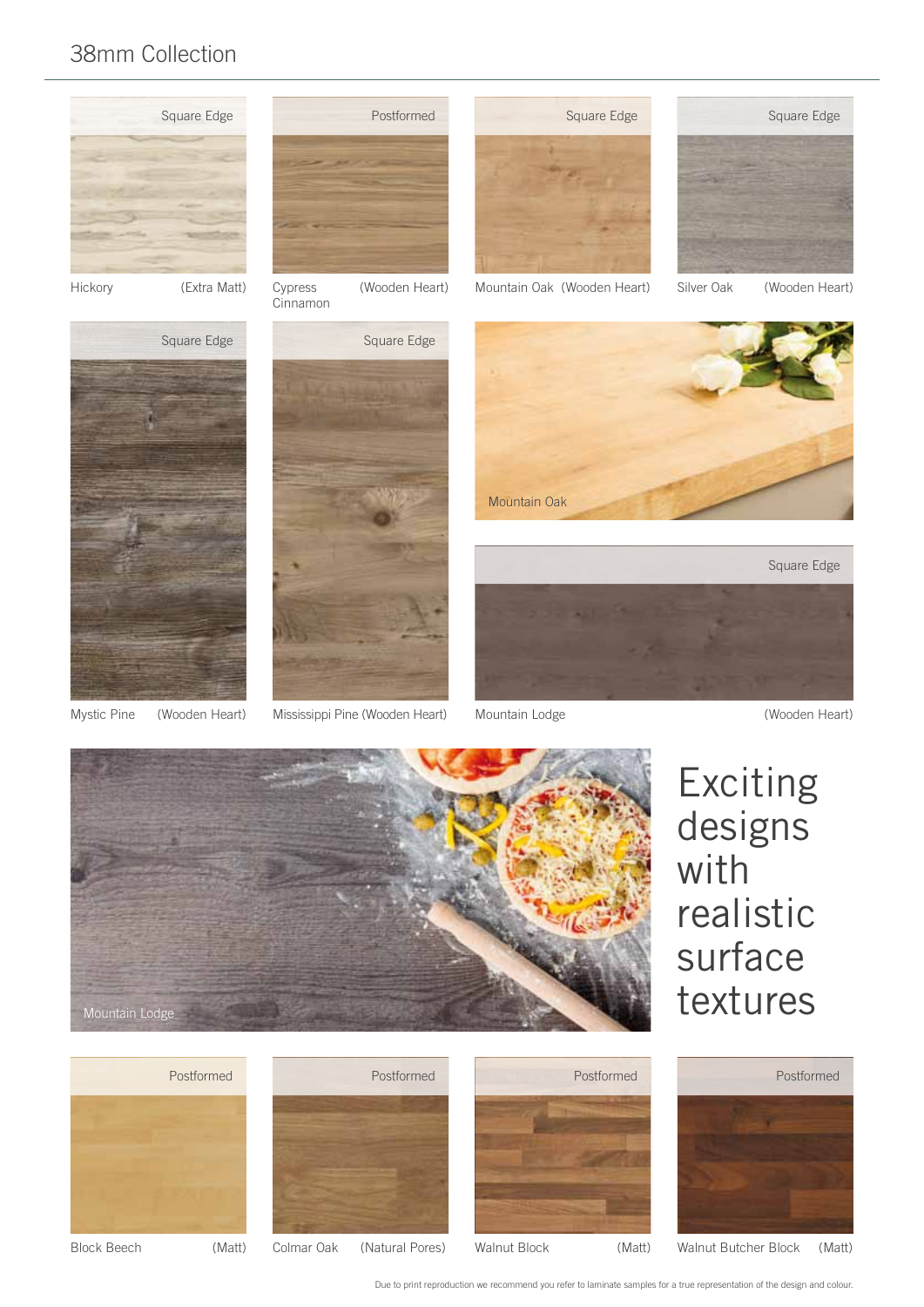### Surface textures

ாயா

**O** 

The texture makes a big difference to the overall look and feel of a worktop, helping to create a realistic replication of the natural material. These 9 textures are available within the range.





Splashbacks cover the full wall from worktop to cabinet creating a highly effective design statement. The perfect alternative to tiles.

Upstands are an affordable and effective way to complete the worktop installation. Continuing the design from worktop to wall with a shallow height border as shown on the front cover.

D٦